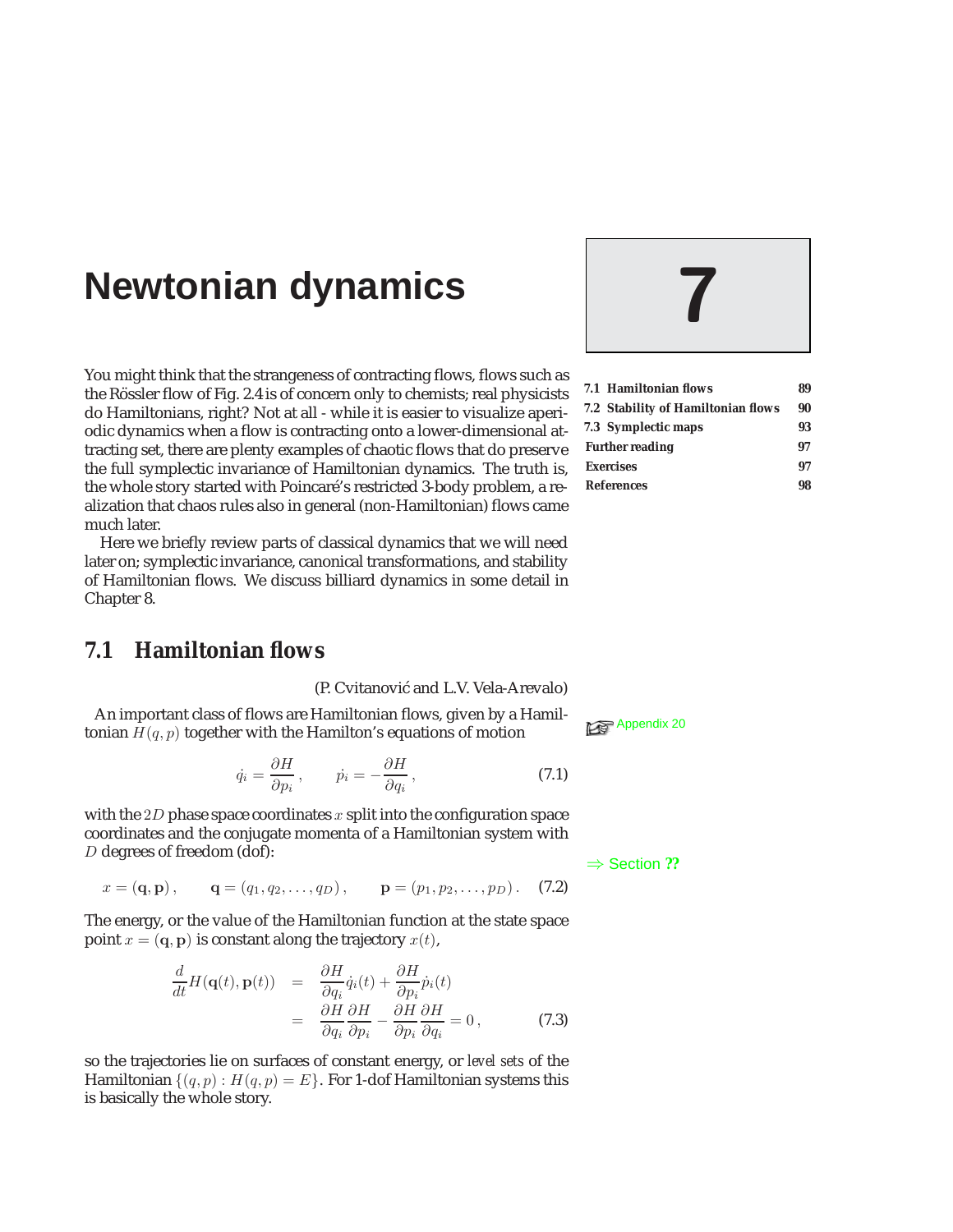#### **Example 7.1 Unforced undamped Duffing oscillator:**

When the damping term is removed from the Duffing oscillator (2.7), the system can be written in Hamiltonian form with the Hamiltonian

$$
H(q, p) = \frac{p^2}{2} - \frac{q^2}{2} + \frac{q^4}{4}.
$$
 (7.4)

This is a 1-dof Hamiltonian system, with a 2-dimensional state space, the plane  $(q, p)$ . The Hamilton's equations (7.1) are

$$
\dot{q} = p, \qquad \dot{p} = q - q^3. \tag{7.5}
$$

For 1-dof systems, the 'surfaces' of constant energy (7.3) are simply curves in the phase plane  $(q, p)$ , and the dynamics is very simple: the curves of constant energy *are* the trajectories, as shown in Fig. 7.1.

Thus all 1-dof systems are *integrable*, in the sense that the entire phase plane is foliated by curves of constant energy, either periodic – as is the case for the harmonic oscillator (a 'bound state')–or open (a 'scattering trajectory'). Add one more degree of freedom, and chaos breaks loose.

#### **Example 7.2 Collinear helium:**

In Chapter **??**, we shall apply the periodic orbit theory to the quantization of helium. In particular, we will study *collinear helium*, a doubly charged nucleus with two electrons arranged on a line, an electron on each side of the nucleus. The Hamiltonian for this system is

$$
H = \frac{1}{2}p_1^2 + \frac{1}{2}p_2^2 - \frac{2}{r_1} - \frac{2}{r_2} + \frac{1}{r_1 + r_2}.
$$
 (7.6)

Collinear helium has 2 dof, and thus a 4-dimensional phase space  $M$ , which energy conservation reduces to 3 dimensions. The dynamics can be projected onto the 2-dimensional configuration plane, the  $(r_1, r_2)$ ,  $r_i \ge 0$  quadrant, Fig. 7.2. It looks messy, and, indeed, it will turn out to be no less chaotic It looks messy, and, indeed, it will turn out to be no less chaotic than a pinball bouncing between three disks. As always, a Poincaré section will be more informative than this rather arbitrary projection of the flow.

Note an important property of Hamiltonian flows: if the Hamilton equations (7.1) are rewritten in the 2D phase space form  $\dot{x}_i = v_i(ssp)$ , the divergence of the velocity field  $v$  vanishes, namely the flow is incompressible. The symplectic invariance requirements are actually more stringent than just the phase space volume conservation, as we shall see in the next section.

# **7.2 Stability of Hamiltonian flows**

Hamiltonian flows offer an illustration of the ways in which an invariance of equations of motion can affect the dynamics. In the case at hand, the *symplectic invariance* will reduce the number of independent stability eigenvalues by a factor of 2 or 4.



**Fig. 7.1** Phase plane of the unforced, undamped Duffing oscillator. The trajectories lie on level sets of the Hamiltonian (7.4).





**Fig. 7.2** A typical collinear helium trajectory in the  $[r_1, r_2]$  plane; the trajectory enters along the  $r_1$ -axis and then, like almost every other trajectory, after a few bounces escapes to infinity, in this case

along the  $r_2$ -axis.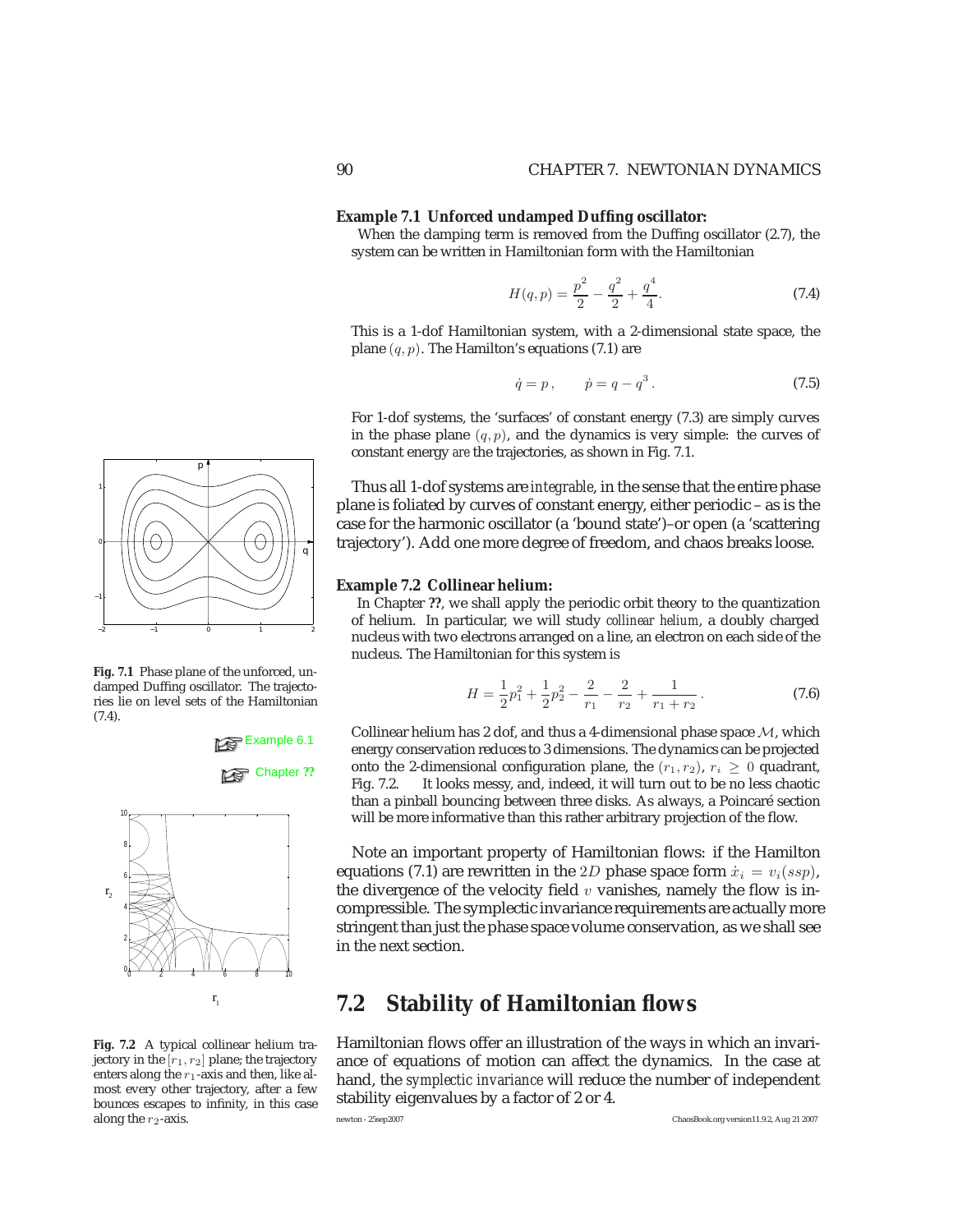### 7.2. STABILITY OF HAMILTONIAN FLOWS 91

### **7.2.1 Canonical transformations**

The equations of motion for a time-independent, D-dof Hamiltonian (7.1) can be written

$$
\dot{x}_i = \omega_{ij} H_j(x), \qquad \omega = \begin{pmatrix} 0 & \mathbf{I} \\ -\mathbf{I} & 0 \end{pmatrix}, \quad H_j(x) = \frac{\partial}{\partial x_j} H(x), \quad (7.7)
$$

where  $x = (\mathbf{q}, \mathbf{p}) \in \mathcal{M}$  is a phase space point,  $H_k = \partial_k H$  is the column vector of partial derivatives of H, I is the  $[D \times D]$  unit matrix, and  $\omega$  the [2D×2D] *symplectic* form

$$
\omega^T = -\omega \,, \qquad \omega^2 = -1 \,. \tag{7.8}
$$

To stress the peculiar properties of Hamiltonian flows, we change the notation slightly, and denote the fundamental matrix (4.6) by  $\breve{M}^{t}(x)$ . The evolution of  $M<sup>t</sup>$  is again determined by the stability matrix A, (4.9):

$$
\frac{d}{dt}M^{t}(x) = A(x)M^{t}(x), \qquad A_{ij}(x) = \omega_{ik} H_{kj}(x), \qquad (7.9)
$$

where the matrix of second derivatives  $H_{kn} = \partial_k \partial_n H$  is called the *Hessian matrix.* From the symmetry of  $H_{kn}$  it follows that

$$
A^T \omega + \omega A = 0. \tag{7.10}
$$

This is the defining property for infinitesimal generators of *symplectic* (or canonical) transformations, transformations which leave the symplectic form  $\omega$  invariant.

Symplectic matrices are by definition linear transformations that leave the (antisymmetric) quadratic form  $x_i \omega_{ij} y_j$  invariant. This immediately implies that any symplectic matrix satisfies

$$
Q^T \omega Q = \omega, \qquad (7.11)
$$

and – when Q is close to the identity  $Q = 1 + \delta t A$  – it follows that that A must satisfy (7.10).

In group language this means that the property (7.11) defines the symplectic group  $Sp(2D)$ , just as the Lie group of orthogonal matrices  $O(d)$  is defined by linear transformations that preserve the (symmetric) quadratic form  $x^2 = x_i \delta_{ij} x_j$ , The symplectic Lie algebra  $sp(2D)$  follows by writing  $Q = \exp(\delta t A)$  and linearizing  $Q = 1 + \delta t A$ . This yields (7.10) as the defining property of infinitesimal symplectic transformations.<br>Consider now a smooth nonlinear change of variables of form  $y_i = \sqrt{7.2}$ , page 97

 $h_i(x)$ , and define a new function  $K(x) = H(h(x))$ . Under which conditions does  $K$  generate a Hamiltonian flow? In what follows we will use the notation  $\widetilde{\partial}_j = \partial/\partial y_j$ : by employing the chain rule we have that

$$
\omega_{ij}\partial_j K = \omega_{ij}\frac{\partial h_l}{\partial x_j}\tilde{\partial}_l H \tag{7.12}
$$

ChaosBook.org version11.9.2, Aug 21 2007 newton - 25sep2007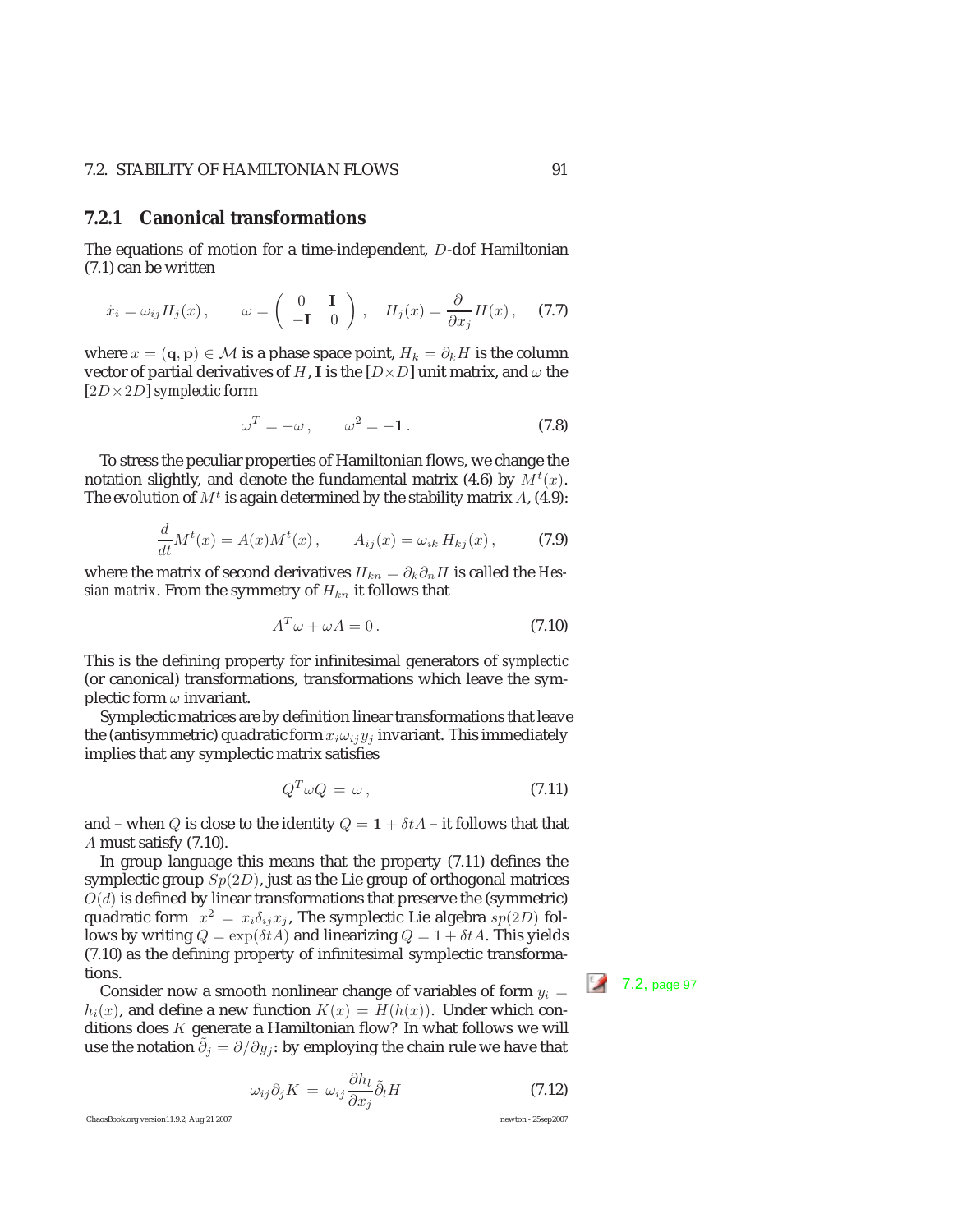By virtue of (7.1)  $\tilde{\partial_l} H = -\omega_{lm}\dot{y}_m$ , so that, again by employing the chain rule, we obtain

$$
\omega_{ij}\partial_j K = -\omega_{ij}\frac{\partial h_l}{\partial x_j}\omega_{lm}\frac{\partial h_m}{\partial x_n}\dot{x}_n\tag{7.13}
$$

The right hand side simplifies to  $\dot{x}_i$  (yielding Hamiltonian structure) only if

$$
-\omega_{ij}\frac{\partial h_l}{\partial x_j}\omega_{lm}\frac{\partial h_m}{\partial x_n} = \delta_{in}
$$
\n(7.14)

or, in compact notation, by defining  $(\partial h)_{ij} = \frac{\partial h_i}{\partial x_j}$ 

$$
-\omega(\partial h)^T \omega(\partial h) = 1 \tag{7.15}
$$

which is equivalent to the requirement that  $\partial h$  is symplectic. h is then called a *canonical transformation*. We care about canonical transforma-**Example 6.1** tions for two reasons. First (and this is a dark art), if the canonical transformation  $h$  is very cleverly chosen, the flow in new coordinates might be considerably simpler than the original flow. Second, Hamiltonian flows themselves are a prime example of canonical transformations.

#### **Example 7.3 Hamiltonian flows are canonical:**

For Hamiltonian flows it follows from (7.10) that  $\frac{d}{dt} (M^T \omega M) = 0$ , and since at the initial time  $M^0(x_0) = 1$ , M is a symplectic transformation (7.11). This equality is valid for all times, so a Hamiltonian flow  $f^t(x)$  is a canonical<br>transformation with the linearization  $\partial f^t(x)$  a symplectic transformation transformation, with the linearization  $\partial_x f^t(x)$  a symplectic transformation (7.11). For notational brevity here we have suppressed the dependence (7.11): For notational brevity here we have suppressed the dependence on time and the initial point,  $\tilde{M} = M^t(x_0)$ . By elementary properties of determinants it follows from (7.11) that Hamiltonian flows are phase space determinants it follows from (7.11) that Hamiltonian flows are phase space volume preserving:

$$
|\det M| = 1. \tag{7.16}
$$

 $|det M| = 1.$  (7.16)<br>Actually it turns out that for symplectic matrices (on any field) one always has det  $M = +1$ .

# **7.2.2 Stability of equilibria of Hamiltonian flows**

For an equilibrium point  $x_q$  the stability matrix A is constant. Its eigenvalues describe the linear stability of the equilibrium point. In the case of Hamiltonian flows, from (7.10) it follows that the characteristic polynomial of A for an equilibrium  $x_q$  satisfies

$$
\det(A - \lambda 1) = \det(\omega^{-1}(A - \lambda 1)\omega) = \det(-\omega A\omega - \lambda 1)
$$
  
= -\det(A<sup>T</sup> + \lambda 1) = -\det(A + \lambda 1). (7.17)

A is the matrix (7.10) with real matrix elements, so its eigenvalues (the stability exponents of (4.27)) are either real or come in complex pairs. Symplectic invariance implies in addition that if  $\lambda$  is an eigenvalue, then  $-\lambda$ ,  $\lambda^*$  and  $-\lambda^*$  are also eigenvalues. Distinct symmetry classes of the stability exponents of an equilibrium point in a 2-dof system are displayed in Fig. 7.3. It is worth noting that while the linear stability of equilibria in a Hamiltonian system always respects this symmetry, the nonlinear stability can be completely different.



**Fig. 7.3** Stability exponents of a Hamiltonian equilibrium point, 2-dof.

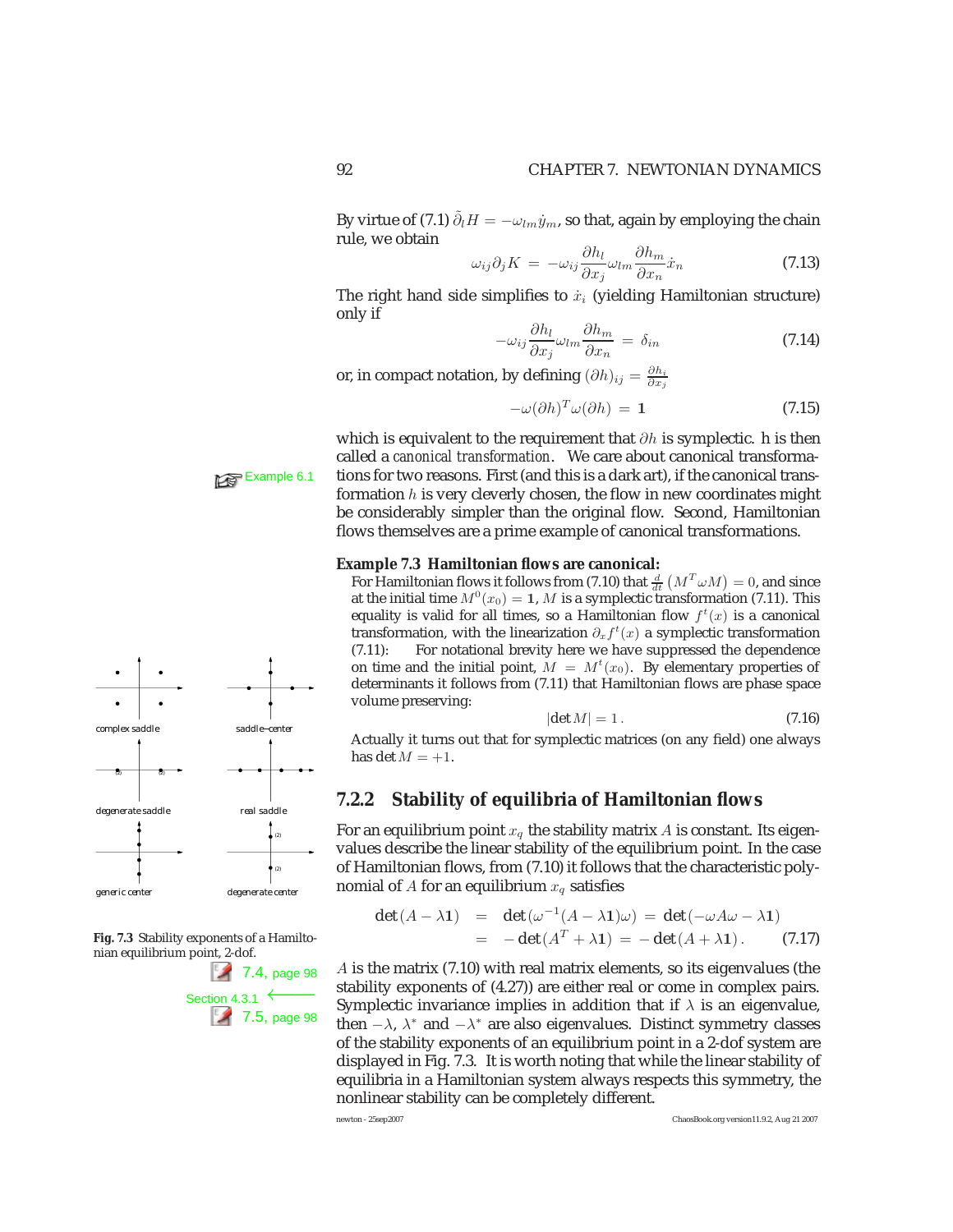# **7.3 Symplectic maps**

A stability eigenvalue  $\Lambda = \Lambda(x_0, t)$  associated to a trajectory is an eigenvalue of the monodromy matrix  $M$ . As  $M$  is symplectic, (7.11) implies that

$$
M^{-1} = -\omega M^T \omega \,,\tag{7.18}
$$

so the characteristic polynomial is reflexive, namely it satisfies

$$
\det(M - \Lambda \mathbf{1}) = \det(M^T - \Lambda \mathbf{1}) = \det(-\omega M^T \omega - \Lambda \mathbf{1})
$$
  
= 
$$
\det(M^{-1} - \Lambda \mathbf{1}) = \det(M^{-1}) \det(\mathbf{1} - \Lambda M)
$$
  
= 
$$
\Lambda^{2D} \det(M - \Lambda^{-1} \mathbf{1}).
$$
 (7.19)

Hence if  $\Lambda$  is an eigenvalue of M, so are  $1/\Lambda$ ,  $\Lambda^*$  and  $1/\Lambda^*$ . Real (non-marginal,  $|\Lambda| \neq 1$ ) eigenvalues always come paired as  $\Lambda$ , 1/ $\Lambda$ . The Liouville conservation of phase space volumes (7.16) is an immediate consequence of this pairing up of eigenvalues. The complex eigenvalues come in pairs Λ, Λ<sup>\*</sup>,  $|\Lambda| = 1$ , or in loxodromic quartets Λ, 1/Λ, Λ<sup>\*</sup> and  $1/\Lambda^*$ . These possibilities are illustrated in Fig. 7.4.

#### **Example 7.4 Hamiltonian Hénon map, reversibility:**

By (4.41) the Hénon map (3.15) for  $b = -1$  value is the simplest 2-d orientation preserving area-preserving map, often studied to better understand topology and symmetries of Poincaré sections of 2 dof Hamiltonian flows. We find it convenient to multiply (3.16) by  $a$  and absorb the  $a$  factor into  $x$  in order to bring the Hénon map for the  $b = -1$  parameter value into the form

$$
x_{i+1} + x_{i-1} = a - x_i^2, \quad i = 1, ..., n_p,
$$
\n(7.20)

The 2-dimensional *Hénon map* for  $b = -1$  parameter value

$$
x_{n+1} = a - x_n^2 - y_n
$$
  
\n
$$
y_{n+1} = x_n.
$$
 (7.21)

is Hamiltonian (symplectic) in the sense that it preserves area in the  $[x, y]$ plane.

For definitiveness, in numerical calculations in examples to follow we shall fix (arbitrarily) the stretching parameter value to  $a = 6$ , a value large enough to guarantee that all roots of  $0 = f<sup>n</sup>(x) - x$  (periodic points) are real.

#### **Example 7.5 2-dimensional symplectic maps:**

In the 2-dimensional case the eigenvalues (5.2) depend only on tr  $M<sup>t</sup>$ 

$$
\Lambda_{1,2} = \frac{1}{2} \left( \text{tr} \, M^t \pm \sqrt{(\text{tr} \, M^t - 2)(\text{tr} \, M^t + 2)} \right) \,. \tag{7.22}
$$

The trajectory is elliptic if the *stability residue*  $|\text{tr } M^t| - 2 \le 0$ , with complex eigenvalues  $\Lambda_1 = e^{i\theta t}$ ,  $\Lambda_2 = \Lambda_1^* = e^{-i\theta t}$ . If  $|\text{tr } M^t| - 2 > 0$ ,  $\lambda$  is real, and the trajectory is either trajectory is either

*hyperbolic* 
$$
\Lambda_1 = e^{\lambda t}
$$
,  $\Lambda_2 = e^{-\lambda t}$ , or (7.23)  
*inverse hyperbolic*  $\Lambda_1 = -e^{\lambda t}$ ,  $\Lambda_2 = -e^{-\lambda t}$ . (7.24)

ChaosBook.org version11.9.2, Aug 21 2007 newton - 25sep2007



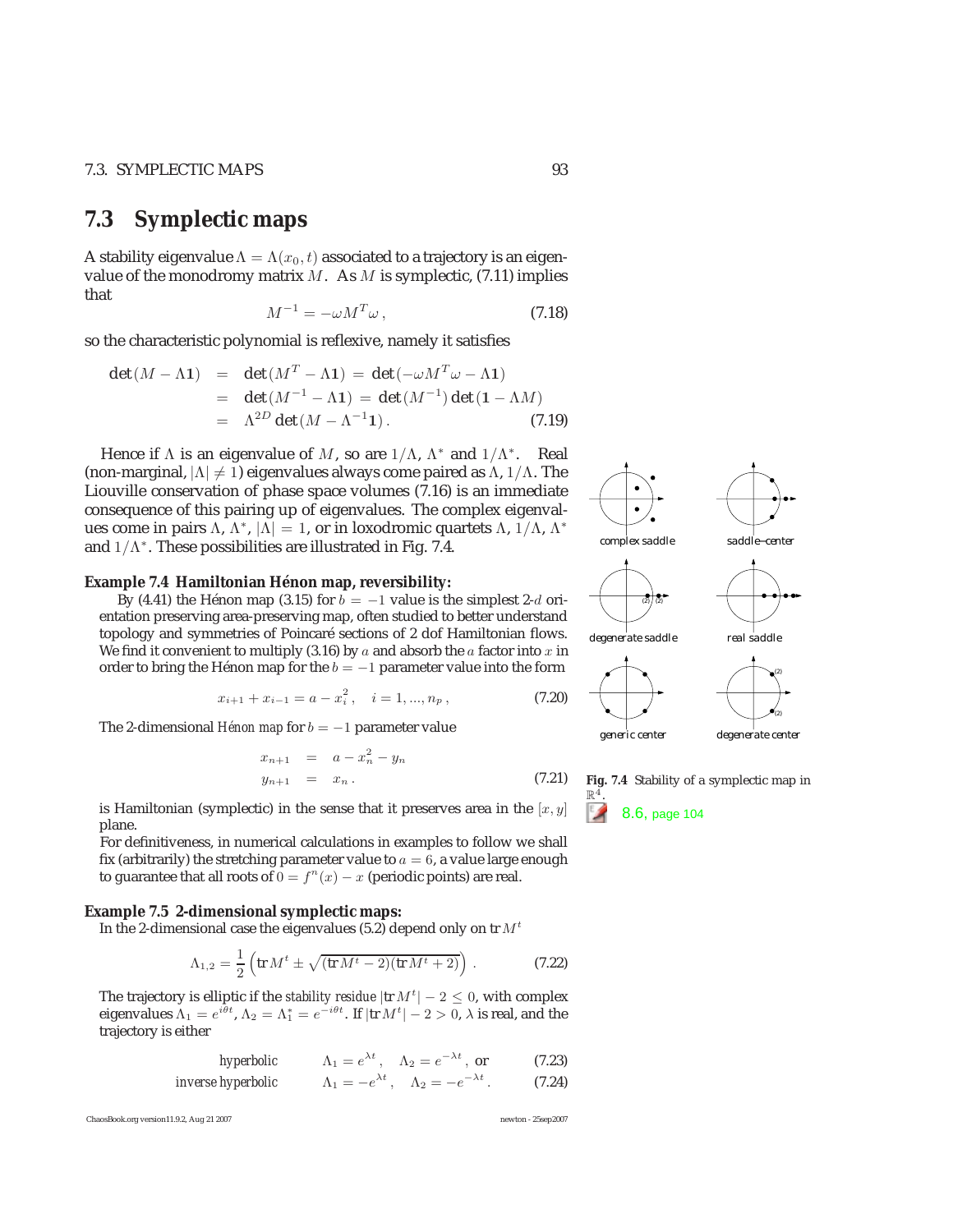## **7.3.1 The standard map**

Truth is rarely pure, and never simple. Oscar Wilde

Given a smooth function  $g(x)$ , the map

$$
x_{n+1} = x_n + y_{n+1}
$$
  
\n
$$
y_{n+1} = y_n + g(x_n)
$$
 (7.25)

is an area-preserving map. The corresponding monodromy matrix is

$$
M(x,y) = \begin{pmatrix} 1+g'(x) & 1\\ g'(x) & 1 \end{pmatrix}
$$
 (7.26)

 $\det M = 1$  so the map preserves areas, moreover one can easily check that M is symplectic. In particular one can consider  $x$  as an angle, and y as the conjugate angular momentum, with a function  $g$  periodic, with period  $2π$ . The phase space of the map is thus the cylinder  $S_1 \times \mathbf{R}$  ( $S_1$ ) being the 1-torus): by taking (7.25)  $mod 2\pi$  the map can be reduced on the 2-torus  $S_2$ . Note that the mapping provides a stroboscopic view of the flow generated by a pulsed Hamiltonian

$$
H(x, y; t) = \frac{1}{2}y^2 + G(x)\delta_1(t)
$$
\n(7.27)

where  $\delta_1$  denotes the periodic delta function

$$
\delta_1(t) = \sum_{m = -\infty}^{\infty} \delta(t - m)
$$
 (7.28)

and

$$
G'(x) = -g(x). \t\t(7.29)
$$

The *standard map* corresponds to the choice  $g(x) = k \sin(x)$ : the corresponding map will be denoted by A. When  $k = 0$  angular momentum is conserved, and orbits are pure rotations, motion is periodic or quasiperiodic according to  $y_0$  being rational or irrational; invariant tori are straight lines in the  $(x, y)$  phase plane.

Despite the simple structure of the standard mapping, a complete description of its dynamics for arbitrary values of the nonlinear parameter k is fairly complex: small k regime falls within KAM scheme, yet any perturbative regime fails very soon as  $k$  increases. It turns out that interesting features of this map, including transition to *global chaos* (destruction of the last deformed invariant torus), may be tackled by detailed investigation of the stability of periodic orbits. A compact index of stability of a Q-periodic orbit is provided by the *residue*:

$$
R_Q = \frac{1}{4} \left( 2 - \text{tr} \, M^Q \right) \, ; \tag{7.30}
$$

newton - 25sep2007 ChaosBook.org version11.9.2, Aug 21 2007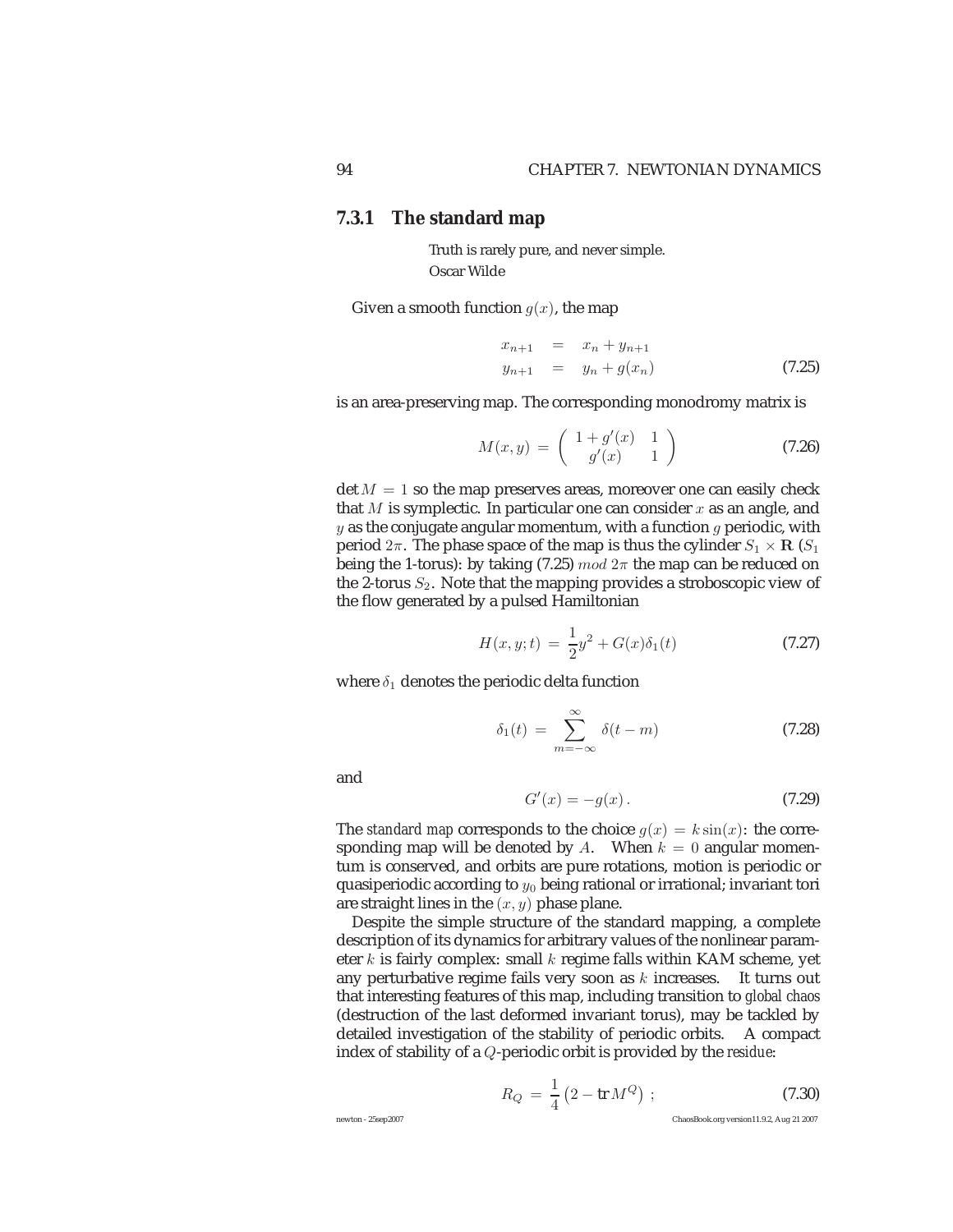### 7.3. SYMPLECTIC MAPS 95

as a matter of fact if  $R_Q \in (0, 1)$  the orbit is elliptic,  $R_Q > 1$  corresponds to hyperbolic orbits and, finally,  $R_Q < 0$  marks the case of inverse hyperbolic orbits.

For  $k = 0$  all orbits with  $y_0 = P/Q$  are periodic with period Q (and winding number  $P/Q$ ): since  $x_0$  is arbitrary, actually they are organized in families (and they all have  $R_Q=0\mathrm{.}$  As soon as  $k$  increases there is only a finite number of such orbits that survive, according to Poincaré-Birkhoff theorem, half of them are elliptic, and half hyperbolic. If we further vary  $k$  in such a way that the residue of the elliptic  $Q$  cycle go to 1 a bifurcation takes place, and two or more periodic orbits of higher period are generated.

In practice the search for remarkable classes of periodic orbits for the standard map takes advantage of an important symmetry property: A can be written as the product of two *involutions*  $T_1$  and  $T_2$  (involution means that the square of the map is the identity):

$$
A = T_2 \cdot T_1 \tag{7.31}
$$

where

$$
T_1\left(\begin{array}{cc} x & y \end{array}\right) \;=\; \left(\begin{array}{cc} -x & y - k\sin x \end{array}\right) \tag{7.32}
$$

and

$$
T_2\left(\begin{array}{cc} x & y \end{array}\right) = \left(\begin{array}{cc} -x + y & y \end{array}\right). \tag{7.33}
$$

Now define symmetry lines  $\mathcal{L}_1$  and  $\mathcal{L}_2$  as the set of fixed points of the corresponding involution:  $\mathcal{L}_1$  consists of the lines  $x = 0, \pi$ ,  $\mathcal{L}_2$  of  $x =$  $y/2 \mod (2\pi)$ . There are deep connections between symmetry lines and periodic orbits: we just give an example with the following statement: if  $(x_0, y_0) \in \mathcal{L}_1$  and  $A^M(x_0, y_0) \in \mathcal{L}_1$  (*i.e.* they are both fixed points of  $T_1$ ), then  $(x_0, y_0)$  is a periodic point of period  $2M$ . As a matter of fact

$$
A^{2M}(x_0, y_0) = A^{M-1} T_2 T_1 A^{M-1} T_2 T_1(x_0, y_0)
$$
  
=  $A^{M-1} T_2 A^{M-1} T_2(x_0, y_0)$  (7.34)

by the fixed point property. Now the involution property implies

$$
T_2 A = T_1 \qquad AT_1 = T_2 \tag{7.35}
$$

and thus

$$
AT_2AT_2 = AT_1T_2 = 1 \t\t(7.36)
$$

and

$$
A^P T_2 A^P T_2 = A^{P-1} T_2 A^{P-1} T_2 \tag{7.37}
$$

from which it easily follows that  $(x_0, y_0)$  belongs to a 2M cycle.

### **7.3.2 Poincaré invariants**

Let C a region in the phase space and  $V(0)$  its volume. Denoting the flow of the Hamiltonian system by  $f^t(x)$ , the volume of  $C$  after a time ChaosBook.org version11.9.2, Aug 21 2007 newton - 25sep2007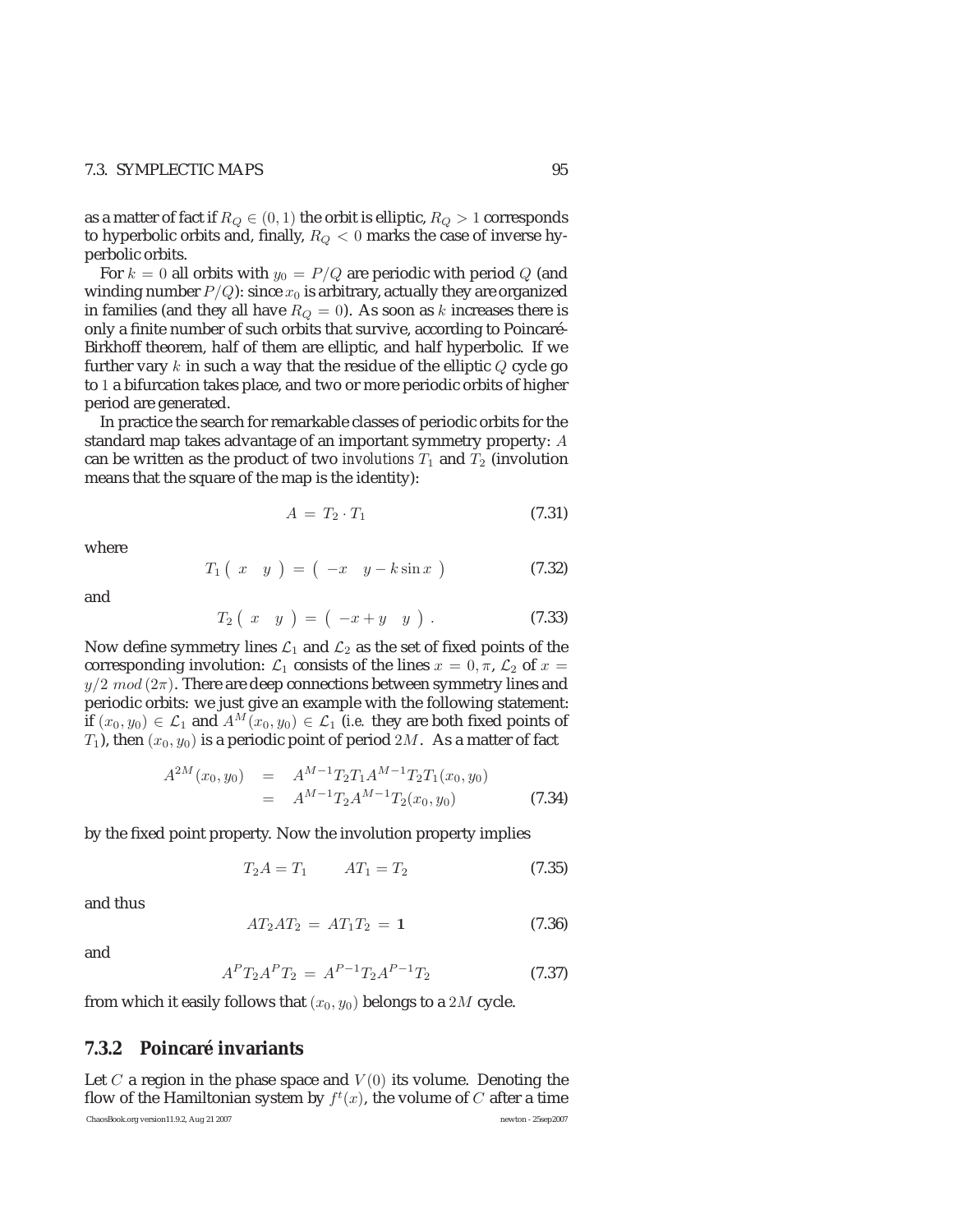t is  $V(t) = f<sup>t</sup>(C)$ , and using (7.16) we derive the *Liouville theorem*:

$$
V(t) = \int_{f^t(C)} dx = \int_C \left\| \frac{\partial f^t(x')}{\partial x} \right\| dx'
$$

$$
\int_C \det(M) dx' = \int_C dx' = V(0), \qquad (7.38)
$$

Hamiltonian flows preserve phase space volumes.

The symplectic structure of Hamilton's equations buys us much more than the 'incompressibility,' or the phase space volume conservation. Consider the symplectic product of two infinitesimal vectors

$$
(\delta x, \delta \hat{x}) = \delta x^T \omega \delta \hat{x} = \delta p_i \delta \hat{q}_i - \delta q_i \delta \hat{p}_i
$$
  
= 
$$
\sum_{i=1}^D \{\text{oriented area in the } (q_i, p_i) \text{ plane}\}.
$$
 (7.39)

Time t later we have

$$
(\delta x', \delta \hat{x}') = \delta x^T M^T \omega M \delta \hat{x} = \delta x^T \omega \delta \hat{x}.
$$

This has the following geometrical meaning. We imagine there is a reference phase space point. We then define two other points infinitesimally close so that the vectors  $\delta x$  and  $\delta \hat{x}$  describe their displacements relative to the reference point. Under the dynamics, the three points are mapped to three new points which are still infinitesimally close to one another. The meaning of the above expression is that the area of the parallelopiped spanned by the three final points is the same as that spanned by the inital points. The integral (Stokes theorem) version of this infinitesimal area invariance states that for Hamiltonian flows the D oriented areas  $V_i$  bounded by D loops  $\Omega V_i$ , one per each  $(q_i, p_i)$  plane, are separately conserved:

$$
\int_{\mathcal{V}} dp \wedge dq = \oint_{\Omega \mathcal{V}} p \cdot dq = \text{invariant} \,. \tag{7.40}
$$

Morally a Hamiltonian flow is really D-dimensional, even though its phase space is 2D-dimensional. Hence for Hamiltonian flows one emphasizes D, the number of the degrees of freedom.



In theory there is no difference between theory and practice. In practice there is. Yogi Berra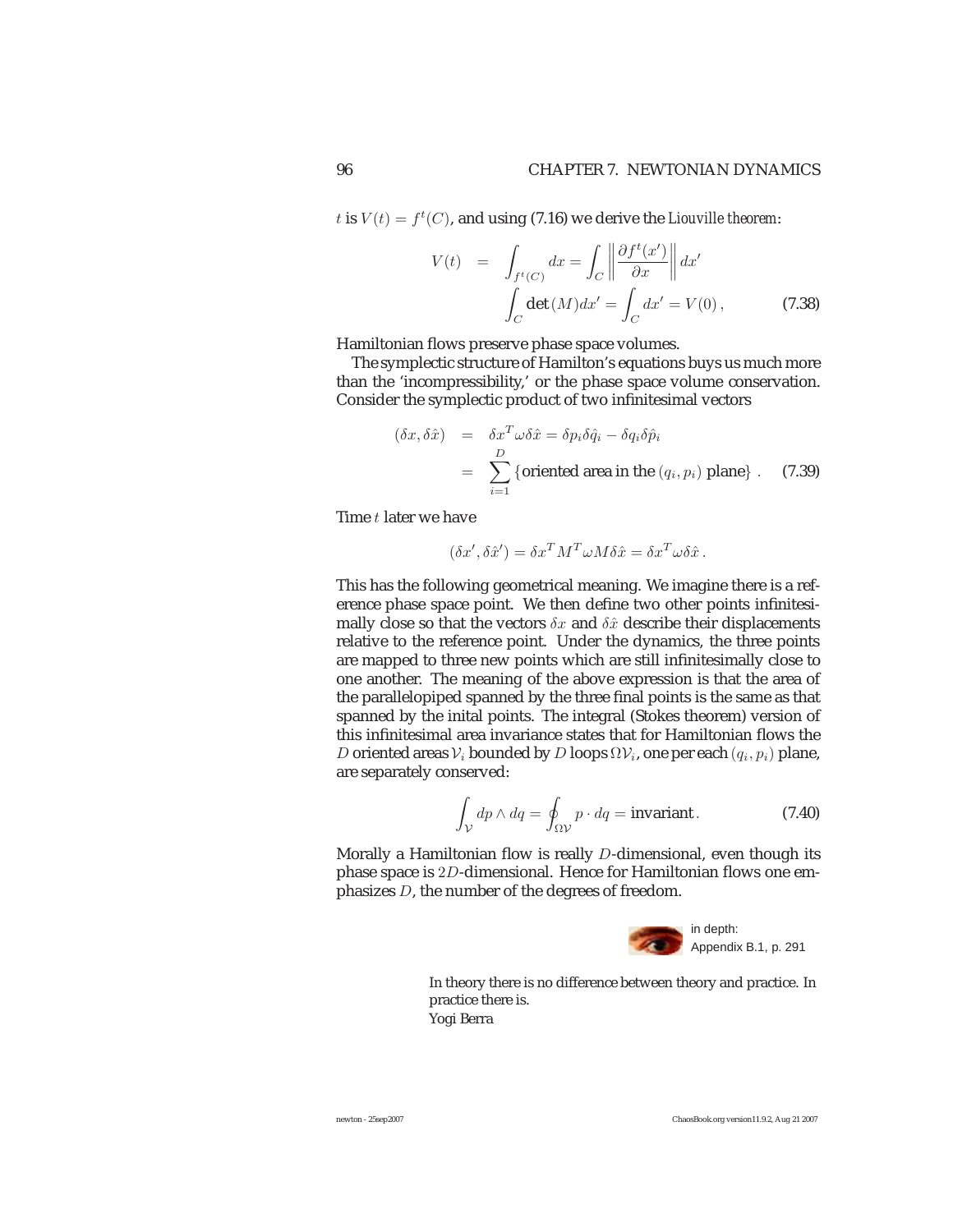# **Further reading**

**Hamiltonian dynamics literature.** If you are reading this book, in theory you already know everything that is in this chapter. In practice you do not. Try this: Put your right hand on your heart and say: "I understand why nature prefers symplectic geometry". Honest? We make an attempt in Section **??**. Out there there are about 2 centuries of accumulated literature on Hamilton, Lagrange, Jacobi etc. formulation of mechanics, some of it excellent. In context of what we will need here, we make a very subjective recommendation–we enjoyed reading Percival and Richards [10] and Ozorio de Almeida [11].

**Symplectic.** The term symplectic–Greek for twining or plaiting together–was introduced into mathematics by Hermann Weyl. 'Canonical' lineage is church-doctrinal:

Greek 'kanon,' referring to a reed used for measurement, came to mean in Latin a rule or a standard.

**The sign convention of**  $\omega$ **. The overall sign of**  $\omega$ **, the** symplectic invariant in (7.7), is set by the convention that the Hamilton's principal function (for energy conserving flows) is given by  $R(q, q', t) = \int_q^{q'} p_i dq_i - Et$ . With this sign convention the action along a classical path is minimal, and the kinetic energy of a free particle is positive.

**Symmetries of the symbol square.** For a more detailed discussion of symmetry lines see Refs. [4, 8, 49, 9].

**Standard map.** Standard maps have been very extensively studied (also in their quantum counterpart): as a starting point see the reviews Refs. [10, 11].

# **Exercises**

(7.1) **Complex nonlinear Schrödinger equation.** Consider the complex nonlinear Schrödinger equation in one spatial dimension [1]:

$$
i\frac{\partial \phi}{\partial t} + \frac{\partial^2 \phi}{\partial x^2} + \beta \phi |\phi|^2 = 0, \quad \beta \neq 0.
$$

(a) Show that the function  $\psi$  :  $\mathbb{R} \to \mathbb{C}$  defining the traveling wave solution  $\phi(x, t) = \psi(x-ct)$ for  $c > 0$  satisfies a second-order complex differential equation equivalent to a Hamiltonian system in  $\mathbb{R}^4$  relative to the noncanonical symplectic form whose matrix is given by

$$
w_c = \left[ \begin{array}{rrrr} 0 & 0 & 1 & 0 \\ 0 & 0 & 0 & 1 \\ -1 & 0 & 0 & -c \\ 0 & -1 & c & 0 \end{array} \right].
$$

- (b) Analyze the equilibria of the resulting Hamiltonian system in  $\mathbb{R}^4$  and determine their linear stability properties.
- (c) Let  $\psi(s) = e^{ics/2} a(s)$  for a real function  $a(s)$ and determine a second order equation for  $a(s)$ . Show that the resulting equation is Hamiltonian and has heteroclinic orbits for  $\beta$  < 0. Find them.

(d) Find 'soliton' solutions for the complex nonlinear Schrödinger equation.

(Luz V. Vela-Arevalo)

### (7.2) **Symplectic group/algebra**

Show that if a matrix C satisfies (7.10), then  $\exp(sC)$ is a symplectic matrix.

- (7.3) **When is a linear transformation canonical?**
	- (a) Let A be a  $[n \times n]$  invertible matrix. Show that<br>the man  $\phi : \mathbb{R}^{2n} \to \mathbb{R}^{2n}$  given by  $(a, n) \mapsto$ the map  $\phi : \mathbb{R}^{2n} \to \mathbb{R}^{2n}$  given by  $(q, p) \mapsto$ <br>(*Ag*  $(A^{-1})^T p$ ) is a canonical transformation  $(A\mathbf{q}, (A^{-1})^T \mathbf{p})$  is a canonical transformation.
	- (b) If **R** is a rotation in  $\mathbb{R}^3$ , show that the map  $({\bf q},{\bf p}) \mapsto ({\bf R}\,{\bf q},{\bf R}\,{\bf p})$  is a canonical transformation.

(Luz V. Vela-Arevalo)

- (7.4) **Determinant of symplectic matrices.** Show that the determinant of a symplectic matrix is  $+1$ , by going through the following steps:
	- (a) use (7.19) to prove that for eigenvalue pairs each member has the same multiplicity (the same holds for quartet members),
	- (b) prove that the *joint* multiplicity of  $\lambda = \pm 1$  is even,